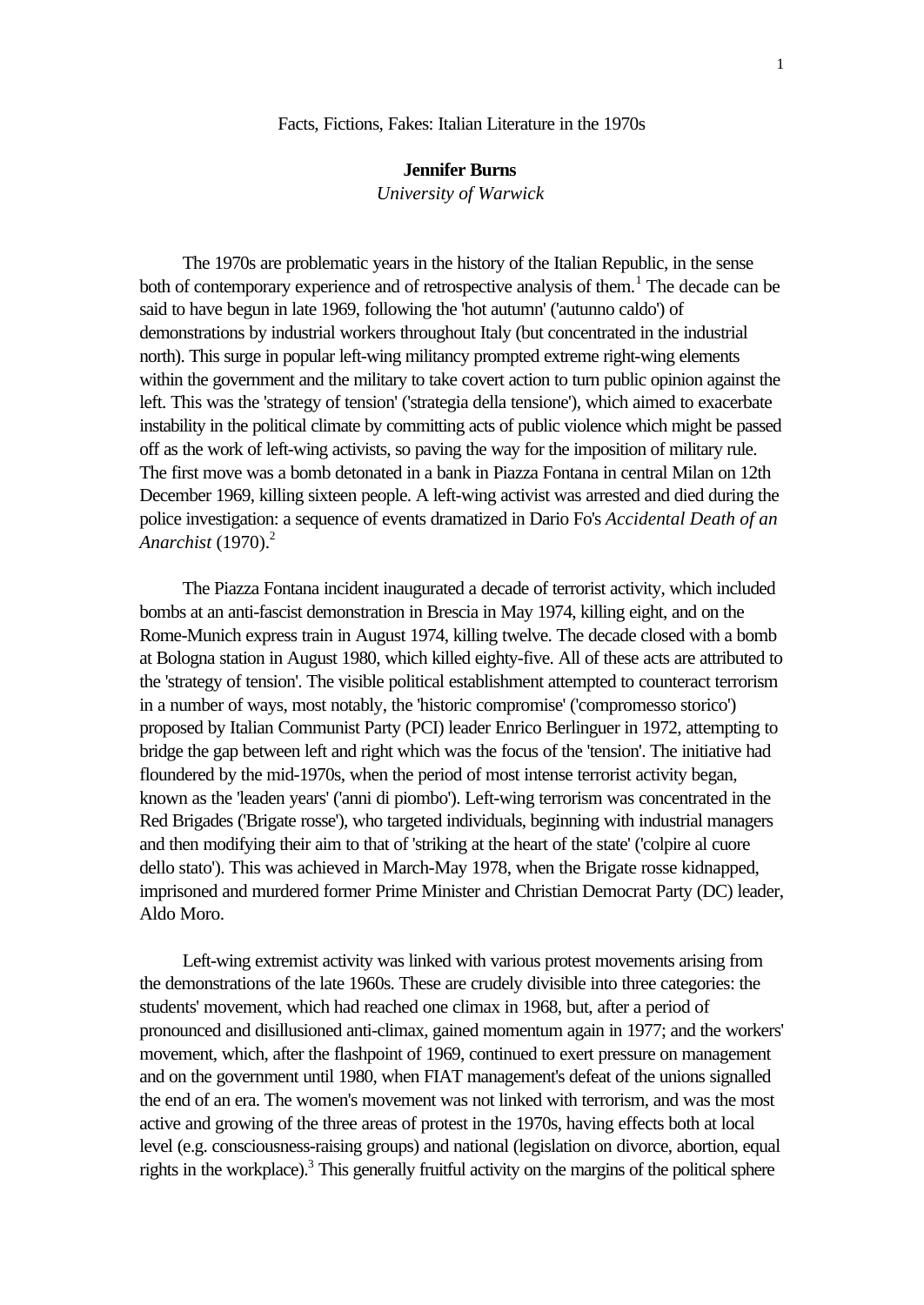- marginalized by the political establishment at the centre - provides a counterpoint to the sterile tension at the centre, marking out a gap between centre and margins, between the political establishment of 'professional' politicians and strategists and the movements comprised of 'amateur' activists and revolutionaries. This is a gap in communication and in understanding, which allowed the violence and tension of the years of terrorism to be perpetuated. This article will explore that gap, looking at the literature - or, more precisely, the activity of writers - during the decade, to see whether the tradition, which had been powerful in the 1940s and 1950s, of commitment ('impegno') in literature was revived in response to the threat to the Italian democratic republic posed in the 1970s.<sup>4</sup> In accounts of Italian literature, the 1970s have a peculiar status, as a liminal space between more clearly-defined identities, and largely a space of residues rather than of 'becoming'. Michael Caesar, for example, writes: 'The fiction of the 1970s tends to fall between a working-through of problems left over from the experimentation (and the resistance to it) of the previous decade and the return to a generally more circumspect and circumscribed kind of fiction-writing which will characterise the Eighties'.<sup>5</sup> Though always in debate, prose literature had some measure of an identity in the decades following the war; but in the 1970s, little remains. On the one hand, educational reforms and the move to mass-market publishing in the 1960s created a larger, hungrier market for conventional, 'readable' novels, and the 'bestseller' was perhaps the publishing phenomenon of the 1970s. On the other hand, critical theory and creative practice had worked to de-bunk the conventional novel in favour of experimental writing exploring subjecthood and the act of writing itself, and privileging form over content.<sup>6</sup>

In the writing I shall consider here, the novel all but disappears, and the concept of narrative is severely tested. 'Literary interventions' is the only blanket term which serves to describe the output of my selected writers: pieces of writing conventionally unrecognized as 'literature', but deriving from a literary consciousness and a literary tradition, and expressive of an effort to intervene in a public situation. My focus will be, with reference to the division in the political sphere, established authors at the 'centre' of the literary sphere - Italo Calvino and Pier Paolo Pasolini - who began their careers in the post-war environment of the committed, neorealist novel, and retain a sense that literature should serve some sociopolitical purpose. I shall consider their work in the light of that of young, 'marginalized' writers at the periphery of the literary sphere, who come to writing as a further means of voicing political dissent; and lastly, as a 'key' of sorts to 1970s Italian writing, the work of another older and yet in many ways 'marginal' writer, Leonardo Sciascia.<sup>7</sup>

Calvino was based in Paris throughout the 1970s and thus physically abstracted from the Italian cultural and political scene. He appeared to stop writing novels, producing three works of prose fiction at either end of the decade, but none conventionally describable as a novel, and all ostentatiously removed from any 'realistic' representation of contemporary Italian society.<sup>8</sup> However, at the centre of contemporary Italian society is another side to Calvino's intellectual activity in the decade - his journalism - which is prolific and polemical.<sup>9</sup> Although a great part of the 'commitment' of both Calvino and Pasolini had been expressed since early in their careers in journalistic work, there is a difference in their activity in the 1970s: namely, that they write front-page articles in mainstream, highbrow newspapers, rather than page three items (the page reserved for cultural topics in Italian newspapers). In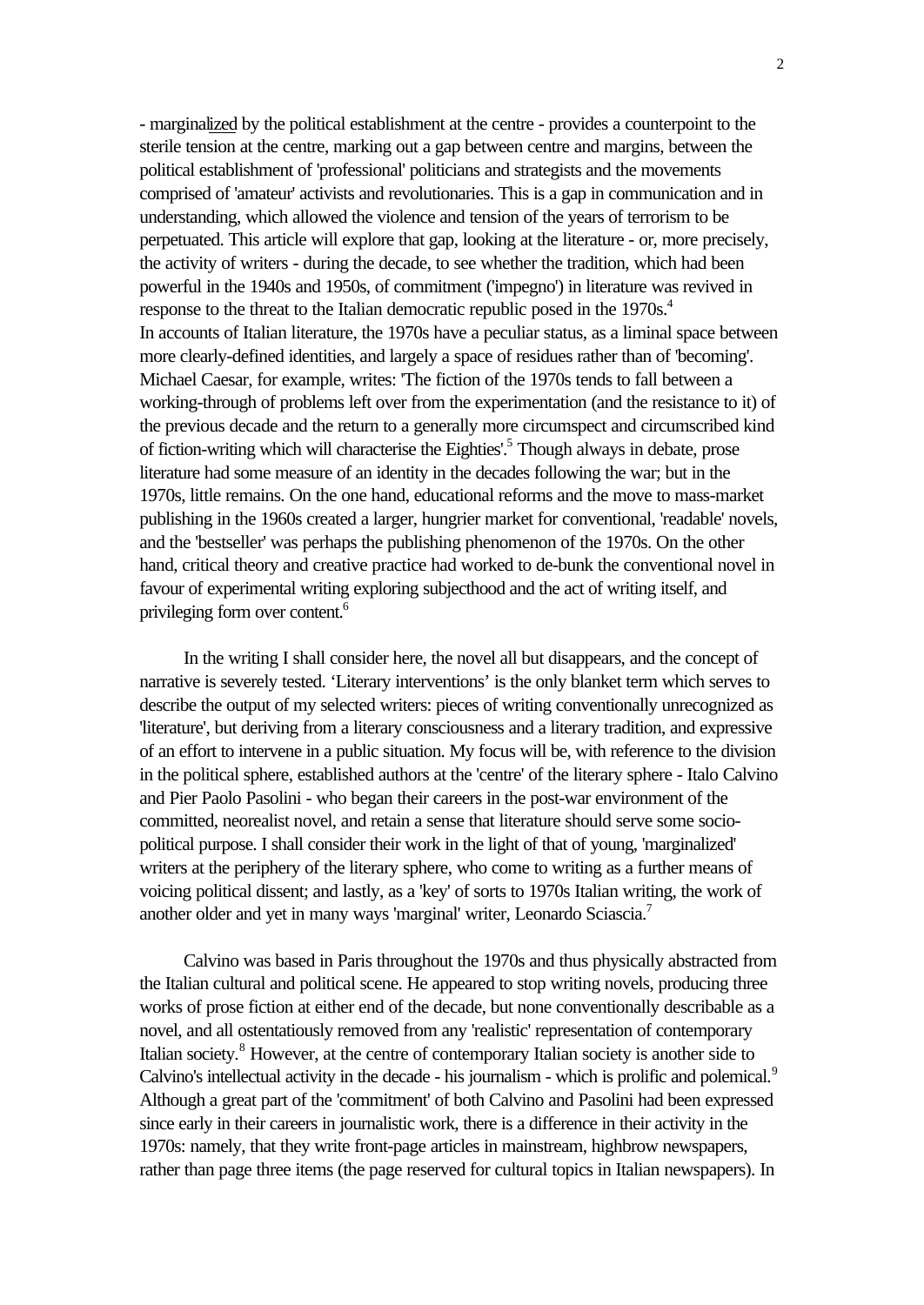other words, they take the place of political commentators, displacing their intellectual activity quite markedly from the cultural to the political sphere.

Pasolini engages Calvino in a direct correspondence in the newspapers which circles around the definition of the role of an intellectual or writer in current circumstances. In a journalistic 'letter' to Calvino, he describes his anger at the failure of fellow intellectuals to speak out about the current chaos: 'No-one has joined in to help me move forward and develop my attempts to explain all this. Now it is the *silence* which is "catholic"' (italics in text).<sup>10</sup> Pasolini persistently calls his interlocutor to account: the structure of the letter is dominated by a list of citations of Calvino's article, introduced by the phrase, 'You say' ('Tu dici'), each followed by the simple question, 'Why?' ('Perché?'), probing for further explanation. The last such instance is particularly telling: 'You have written a "cahier de doléances" in which are set out facts and phenomena for which you offer no explanation, just as Lietta Tornabuoni would, or any TV journalist, even a polemical one. Why?'.<sup>11</sup> This demonstrates that Pasolini considers the activity he and Calvino are engaged in to have a value greater than mere 'journalism'. That it is written journalism (rather than the more consumer-friendly television) clearly adds value, but Pasolini suggests that he and Calvino have something special and invaluable to offer by the very fact of being writers of literature: they have the capacity to attempt, at least, to provide deeper explanations.

Pasolini describes this process in an article written in 1974, in which he claims repeatedly, that he knows what is going on behind the masquerade of democratic government:

I know because I am an intellectual, a writer, who tries to follow everything which is going on, to be familiar with everything which is written about it, to imagine everything which is not known or is kept secret; who connects even the most disparate facts, who puts together the scattered and fragmentary pieces of a whole, coherent political picture, who re-establishes logic where arbitrariness, madness and mystery seem to prevail.<sup>12</sup>

It is significant here that the methods of arriving at truth, at the knowledge of which Pasolini so insistently claims possession in this article, are the methods of literary hermeneutics: trying to follow what is going on, using the imagination to fill gaps and silences, coordinating disparate facts and putting together a complex jigsaw, making sense of what appears nonsensical. The writer-intellectual - and he specifies that he himself is a writer - by virtue of her literary training, is endowed with the capacity to understand better than, or at least, differently from, other individuals.

In an article written in 1977 (well after Pasolini's death in November 1975), responding to an accusation by the DC that intellectuals had fostered the environment in which terrorists could operate, Calvino too defends the specificity and ethical integrity of the writer's role: 'Those who maintain their faith in the power of the word are supposed to be responsible for the violence? I believe that the guilty one is always the one who remains silent'.<sup>13</sup> Like Pasolini, he foregrounds the damaging and irresponsible quality of silence. He then declares his view of the writer's function in adverse political or social circumstances: 'If we write in newspapers we do so so that the space in which the word can function is not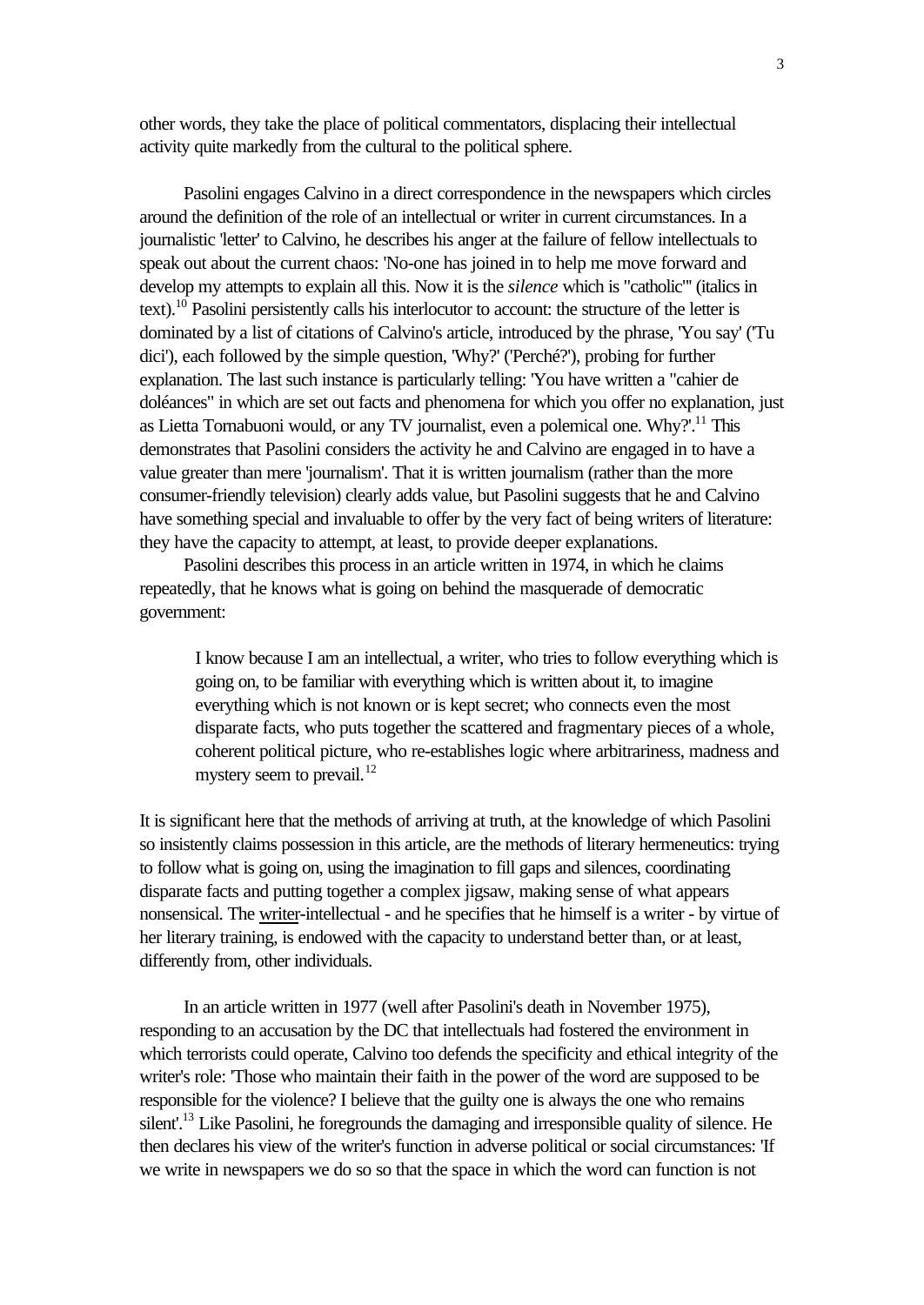closed off. Not so that the written word can set anyone's conscience to rest. The responsibility to say and to repeat that which must be said and repeated increases with the increasing gravity of the times'.<sup>14</sup> The first sentence suggests some explanation for why Calvino's journalistic writing has displaced his fictional writing. The space for writing has become acutely restricted, he suggests: newspapers are the last place where a writer can seek a reader, or readership, which will respond with some urgency. The writer must demand the reader's attention, rather than gently soliciting it. Calvino seems to be suggesting and demonstrating that, in a climate of fatal ambiguity and acute tension, there is no space for the luxury of the fully-rounded, carefully-nurtured, consolatory, traditional novel, and instead a writer's contribution must be rapid, precise, demanding, shocking. This suggestion is reiterated, in different terms, by the 'marginalized' writing which emerged directly from the protest movements of the  $1970s$ <sup> $15$ </sup> These texts aimed, or claimed, to represent directly the angry underclass(es) which formed the basis of the political protests of the period: the students', workers' and women's movements. To analyse in detail the range of these texts is not my aim here, but the identification of some key features contributes something to an understanding of the place (or displacement) of Italian 'literary' writing in general in the 1970s.

Language use in these texts represents a striking departure from convention. Stripped of literary embellishment, the language aims to reproduce immediately that used by militants in the period of protest. For example, Vincenzo Guerrazzi's *North and South United in Struggle* (1970) focusses on the graffiti scrawled by workers on the walls of the factory toilets: the one 'marginal' place where they are free to express themselves.<sup>16</sup> This is an indicator of language use in these protest novels in general: graffiti is language which aggressively and arrogantly demands to be interpreted, it is the written equivalent of protest chants.<sup>17</sup> In these works then, the space of the novel, the literary space, is being occupied by political protest.

Testimony is clearly an important concept in these texts which seek to represent immediately an experience of social and political significance, and one which has the potential to unite centre and margins. In the 1960s, the idea of the writer as a witness to contemporary reality had been juggled amongst a number of writers, including Calvino, Pasolini, and Giorgio Manganelli.<sup>18</sup> It offered a substitute for the role of committed writer which seemed to have been de-bunked by the literary theoretical developments of the decade, chiefly structuralism, which cast doubt upon the stability and predictability of the hermeneutical process. This version of testimony, generally speaking, still resided at the 'centre'; that is, the writer was conceived of as having no particular role as leader, but at least as being a spectator with a privileged and unique oversight of contemporary society (this is connected with the 'special' capacity of the writer to seek deeper explanations evoked by Pasolini and Calvino above). In the 'marginalized' writing of the 1970s, however, the witness is conceived of as a participant with a special insight into a specific and excentric activity or experience. Less a witness than the plaintiff, perhaps, the narrator's account of her experience represents a detailed 'j'accuse', rather than the 'cahier de doléances' Pasolini attributed to Calvino in the quotation above.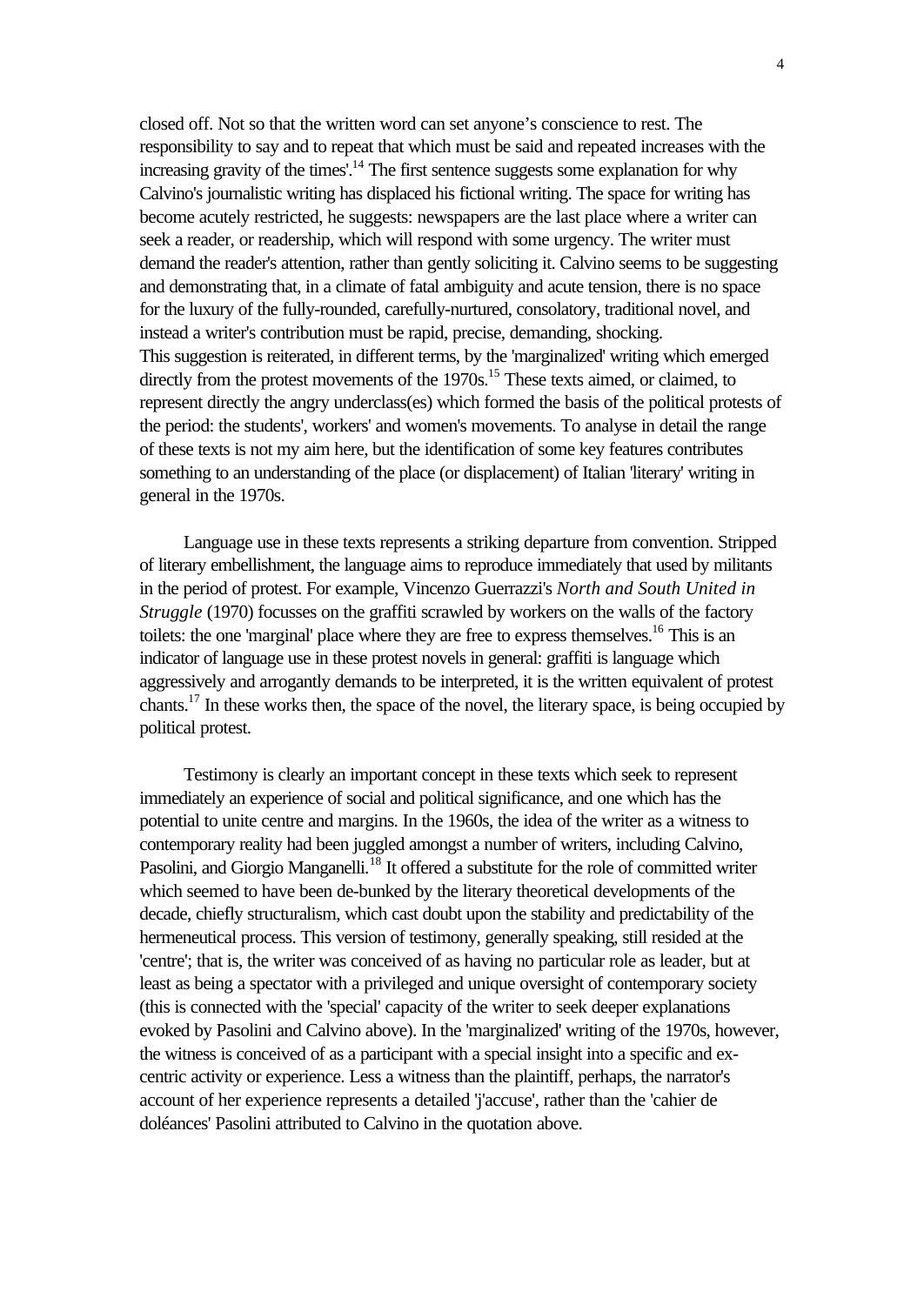This technique has particularly powerful resonances in the writing from the feminist movement, and relates to the practice of consciousness-raising ('autocoscienza') which underpinned the feminist movement in the 1970s in Italy. The 'voicing' in texts by Italian women writers of the 1970s of the 'silencing' of women - of their exclusion and even incarceration - is both a political and textual strategy. For example, Giuliana Morandini's *...And Then They Shut Me Away* (1977), reports the experiences of women in a mental health institution.<sup>19</sup> The confessional, autobiographical, epistolary and diaristic forms privileged by women writers of the period (used also by male writers) broaden out the interpretive field of the concept of testimony, and express a specifically literary marginalization, in that these are all genres conventionally associated both with women writers and, more generally, with 'lower' literary status. All forms which aim to broadcast subjective experience, to make the individual signify on the universal level, these are subversive of literary and political convention, reinforcing the 1970s mantra that 'the personal is political'.

The writing from the movements is embedded in its context, in the initiative to attack and break down conventional forms of social and political organization, and of expression. Individual authors were claiming not just to be the spokesperson of the movements but to embody the plural, heterodiegetic voice of the protesters. Hence the problem of fakes: can one writer genuinely represent a sub-culture, or is the very attempt to inscribe that experience a prescription or proscription, replacing a complex, organic reality with a complete simulacrum which is ultimately little more than a souvenir? It is a question of testimony: in the judicial sense, testimony is supposed to contain the truth, the whole truth, and nothing but the truth. It should be a full but unembellished eye-witness account of a series of events, offered up for public record, with no intention of provoking a specific response. But in practice, and certainly in journalistic and 'literary' practice, the testimony is reportage: an 'I'-witness account of events experienced by an individual conscious of his special position and with a reader or audience, and its response, firmly in mind (note the prominence of the first person subject pronoun in the quotations from Calvino and Pasolini above).<sup>20</sup> The commercial success of the 'protest' texts is a rough measure of their proximity to the unembellished truth: Guerrazzi's novel is little known and extremely difficult to obtain; *Pigs With Wings* (1976), the authors of which were revealed not to be the teenaged students they claimed to be, is a well-known success, re-printed in 1996 with a top ten sales rating.<sup>21</sup> The texts which are successful and remain current are those which are most 'colourful' – again, souvenirs of excursions into the 'exotica' of sub-cultural activity whose appeal is voyeuristic, and almost colonial.

One core initiative, practised by writers both of the 'centre' and the 'periphery' in the 1970s, is to minimize the fictionality of their writing and maximize its factuality. At the centre, this is achieved in the fairly conventional way of writing journalism instead of novels; at the periphery, it is achieved in more provisional ways, by using broadly conventional but 'unliterary' forms, such as the diary or chronicle, as the templates for texts which are directly engaged with current social and political issues. Reversing Dante's dictum, the 'beautiful lie' ('bella menzogna') of fiction is hidden behind veils of fact; illusion has the semblance of truth.<sup>22</sup> Why? There is no simple explanation, but there are a number of possible contributory factors, such as the effects of structuralism and post-structuralism in problematizing representation and interpretation; in the protest movements, the need for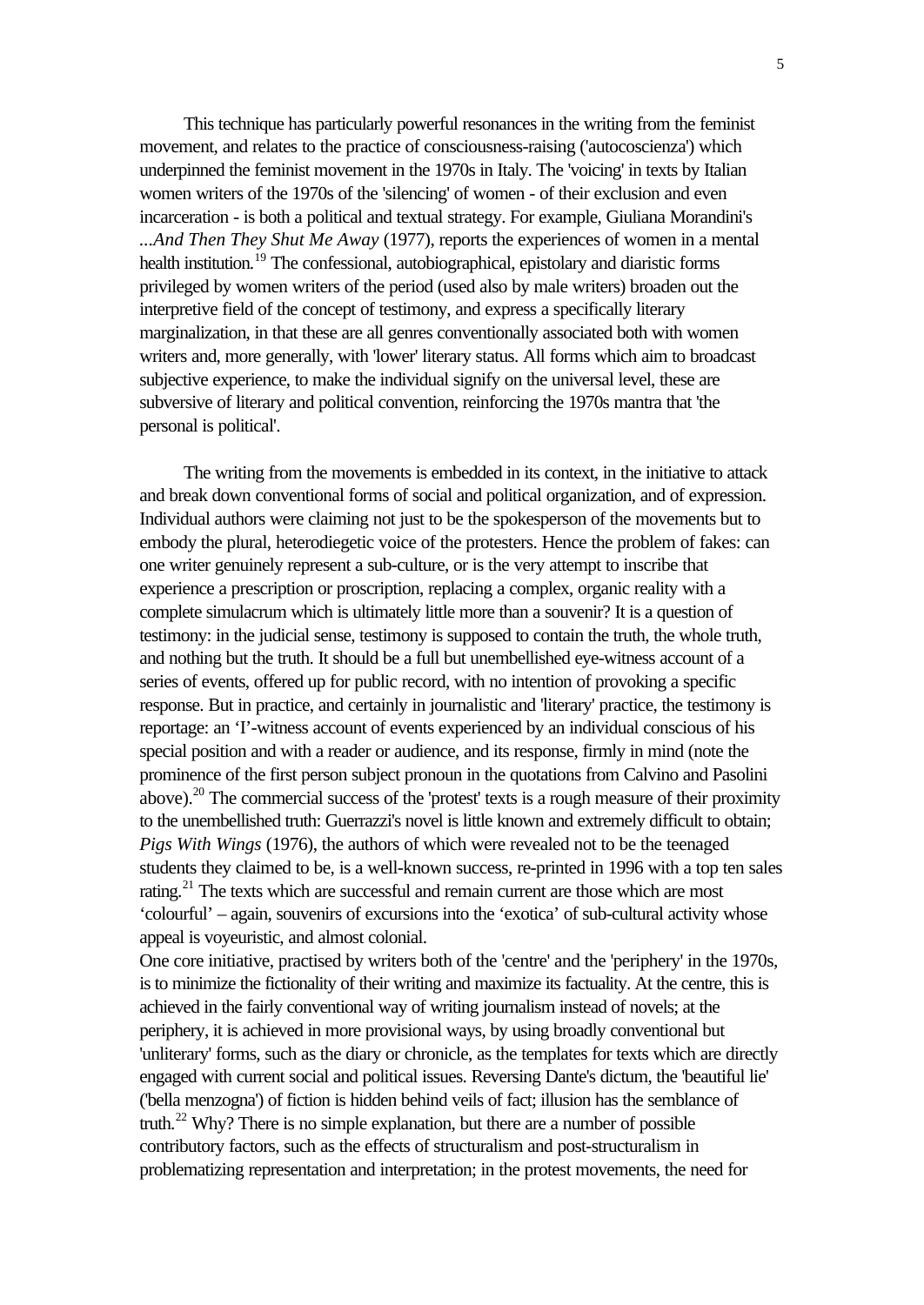expression of the experiences of marginalized social groups to form part of their protest; the opacity of the activities of the political establishment which might seem to demand direct questioning and commentary, rather than allusive reference. I quoted Pasolini above, presenting the writer-intellectual as the individual 'who re-establishes logic where arbitrariness, madness and mystery seem to prevail': he is describing the contemporary political environment, but his description might also, more conventionally, be read as one of the fictional text. In other words, he is suggesting that the practices of literary hermeneutics are the only ones adequate to the task of interpreting contemporary Italian politics.

Leonardo Sciascia explores precisely this suggestion in a number of texts written in the 1970s, but here I shall concentrate on *The Moro Affair* (1978).<sup>23</sup> Whilst offering no solution, he poses in complex ways the very question about the relationship between literature and an ambiguous reality which is at the heart of the 'problem' of Italian literature in the 1970s. The full version of this text is tri-partite: lined up adjacent to one another are Sciascia's personal account of and response to the case (this is the main part of the text), a bare chronology of the events of the case, and a transcript of his own report on the case, in his capacity as member of parliament. In aligning thus three types of testimony - the subjective or personal version, the objective or historical version, and the judicio-political or public version - Sciascia is demonstrating that there are various ways in which an event signifies, various languages by which it can be understood. *The Moro Affair* provides not the solution but the question, and it is fundamentally a question of hermeneutics. How, he asks, do we - writers, readers, intellectuals, politicians, citizens - interpret a reality as irrational, as morally and intellectually incomprehensible, as Italian politics in the 1970s?

As I have said, it is a question of hermeneutics. In the central account of the Moro affair - his own account - Sciascia privileges literary modes of interpretation. He focusses on the notorious letters sent by Moro to the press during his captivity, and he uses the skills of a critic to judge both Moro's intention in writing them and the response of the receivers and readers. Referring both to Pasolini and Pirandello, he turns the affair into a literary text in which Moro is not just a central, tragic character, but is a textual principle in himself, a signifier and a signified. This is not to circumscribe the 'real' impact of the event: the effect of Sciascia's treatment is to expose it in its magnitude as the cypher of an immense ethical crisis. Only if we let textual practices inform our interpretation of reality, he suggests, can we attempt to grasp the full and complex meaning of that reality. This suggestion has resonances of Jacques Derrida's notorious declaration that 'il n'y a pas de hors texte'.<sup>24</sup>

In Italy in the 1970s, then, writing and reality seem to mimic one another. Just as I have shown that there is a powerful element of fact in the fiction of the decade, so is there a powerful fictional element in the factual events of the decade. Baudrillard has commented on the theatrical and exhibitionist quality of terrorist activity, linking Italian terrorism in the 1970s to the tradition of the 'commedia dell'arte' so as to label it 'terrorismo dell'arte'.<sup>25</sup> Baudrillard's judgments are perhaps best treated cautiously, but even the more sober historian Martin Clark comments: 'It was a national melodrama, difficult to take too seriously unless you knew someone personally affected'. He talks of the Red Brigades 'beginning in romantic, even quixotic style'.<sup>26</sup> Sciascia too, in *The Moro Affair*, comments at a certain point that 'now we are in the realms of the surreal', and the grotesque absurdity of the affair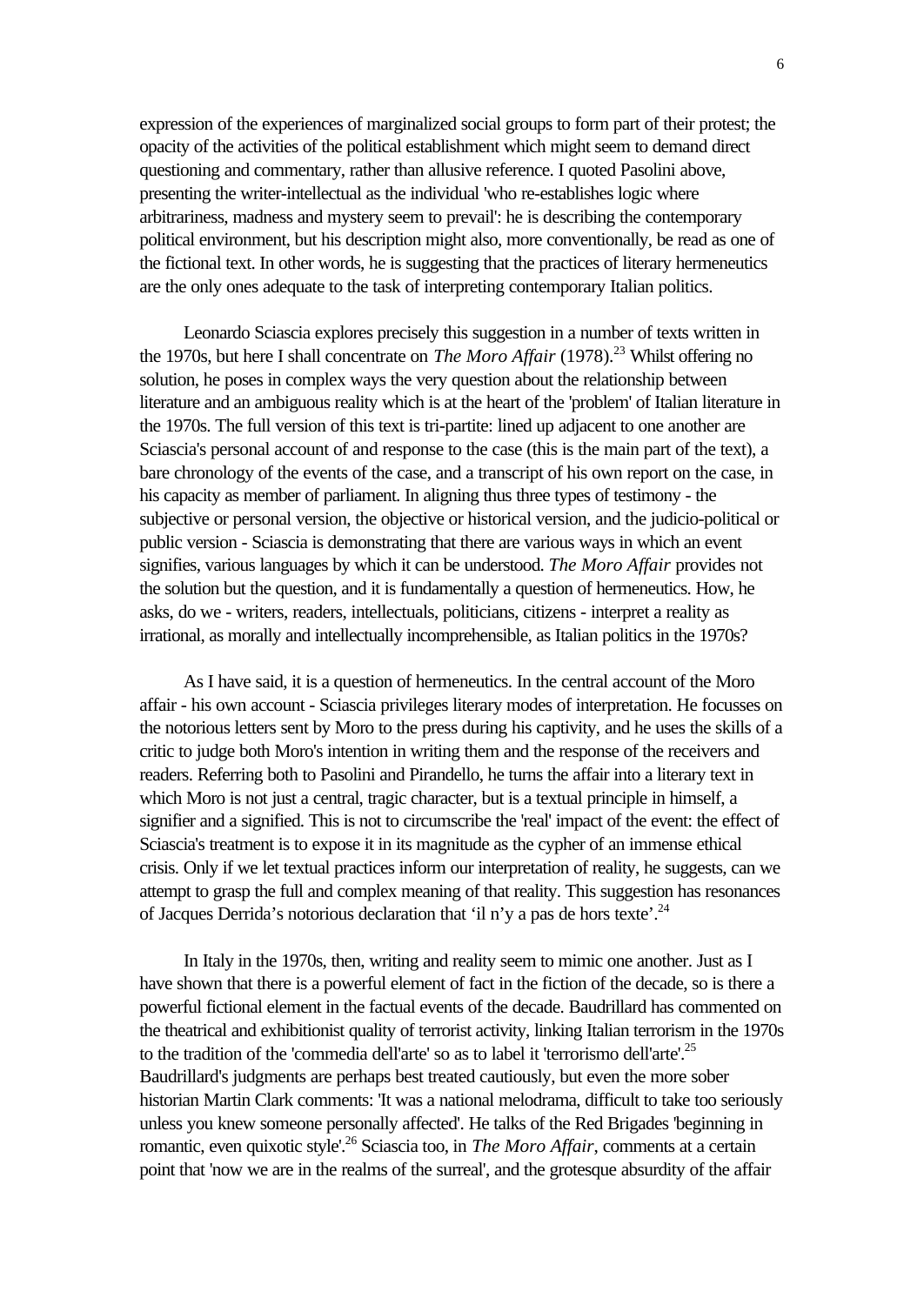is partly what invites the references to Pirandello.<sup>27</sup> Sciascia, Clark and Baudrillard respond to terrorism in Italy in the 1970s as something larger or stranger than life, something more like fiction.

Again, this foregrounds a hermeneutical problem: there is a switching of the codes of interpretation. In the political sphere, those who operated the 'strategy of tension', who stirred up terrorist activity in order to frighten people into submission to authoritarian rule, were disrupting accepted norms of interpretation of political behaviour and asking people to accept their version of the truth, their 'plot', and sub-plots. In other words, they were demanding on the part of the populus a 'willing suspension of disbelief' - Coleridge's description of the undertaking a literary text demands of its reader in order for it to function successfully. So in the topsy-turvy, almost carnivalesque world of Italian public life in the 1970s, the codes have been switched. Reality demands the suspension of normal criteria of differentiating between real and make-believe, and it seems to be writers - customarily fiction-mongers - who are instructing their readers to refuse to suspend disbelief. The apparent 'silence' at the centre of the Italian literary scene in the 1970s can be explained as the ventriloquist displacement of the literary voice away from creation of fictions to scrupulous interpretation of the bizarre 'text' (and sub-texts) of public life.

\_\_\_\_\_\_\_\_\_\_\_\_\_\_\_\_\_\_\_\_\_\_\_

3 See Paola Bono & Sandra Kemp (eds), *Italian Feminist Thought: A Reader* (Oxford, Blackwell, 1991).

<sup>4</sup> The debate regarding 'impegno' in the late 1940s made some reference to the French discussion of 'engagement', as discussed by Jean-Paul Sartre in *What Is Literature?*, trans. by Bernard Frechtman (London, Methuen, 1950).

5 Michael Caesar, 'The 1970s', in *The Cambridge History of Italian Literature*, ed. by Peter Brand & Lino Pertile, rev. edn (Cambridge, Cambridge University Press, 1999), pp.581-598 (p.588).

 $6$  On the literary 'market' in the 1970s, see Michael Caesar & Peter Hainsworth, 'Introduction', in *Writers And Society In Contemporary Italy*, ed. by M. Caesar & P. Hainsworth (Leamington Spa, Berg, 1984), pp..

 $<sup>7</sup>$  Sciascia is 'marginal' in that he was Sicilian and established an identity as ex-centric to the</sup>

<sup>&</sup>lt;sup>1</sup> English-language accounts of Italian society and politics in the 1970s include Paul Ginsborg, *A History of Contemporary Italy: Society and Politics 1943-1988* (London, Penguin, 1990), pp.298-405; Martin Clark, *Modern Italy, 1871-1995*, 2nd edn (London, Longman, 1996), pp.374-393.

<sup>2</sup> D. Fo, *Morte accidentale di un anarchico*, in *Le commedie di Dario Fo*, 10 vols (Turin, Einaudi, 1974), VII. *Accidental Death of an Anarchist*, adapted by Gavin Richards (London, Methuen, 1987).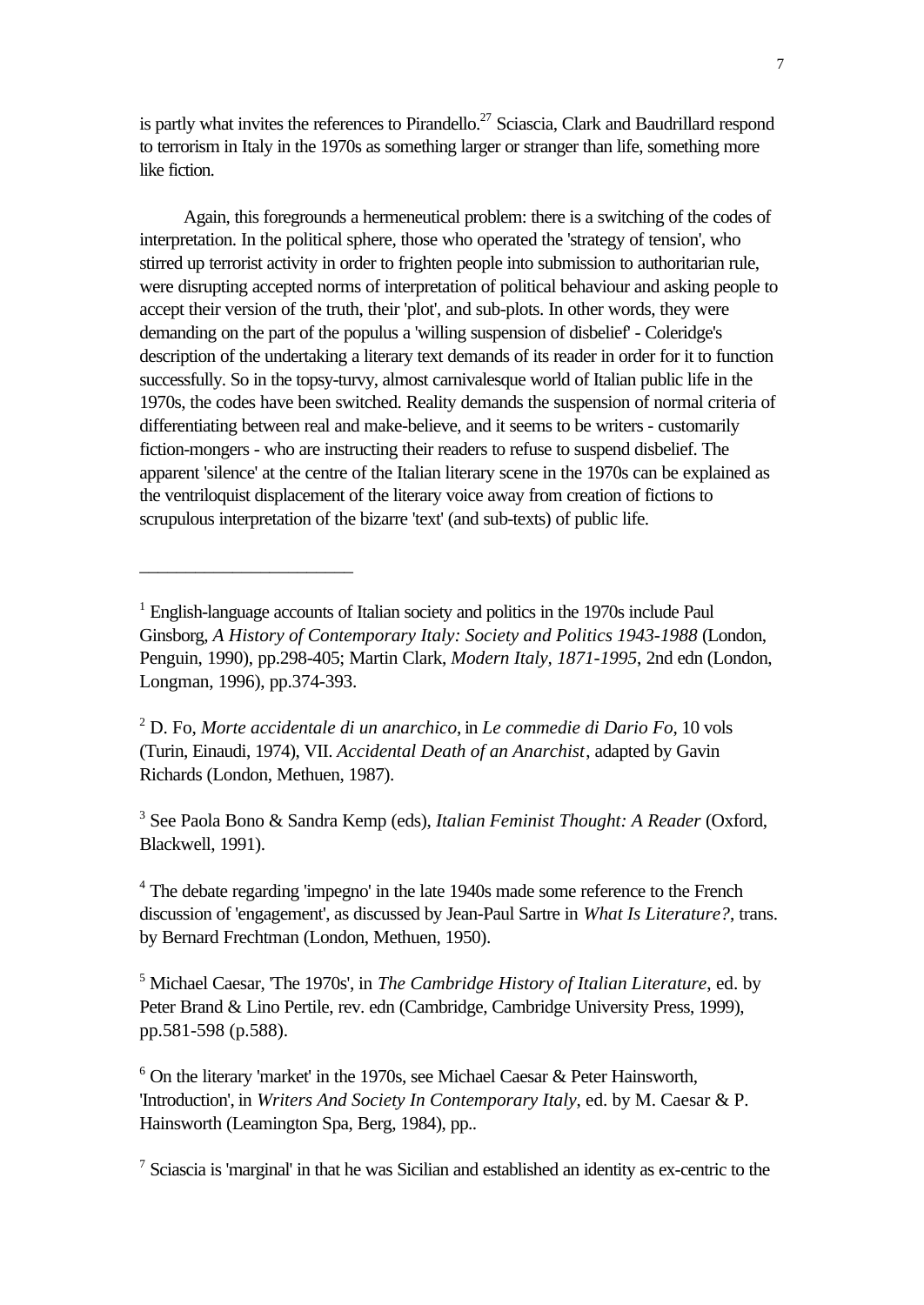literary establishment.

8 *Le città invisibili* (Turin, Einaudi, 1972); *Il castello dei destini incrociati* (Turin, Einaudi, 1973); *Se una notte d'inverno un viaggiatore* (Turin, Einaudi, 1979). *Invisible Cities*, trans. by William Weaver (London, Secker & Warburg, 1997); *The Castle of Crossed Destinies*, trans. by W.Weaver (London: Picador, 1987); *If on a Winter's Night a Traveller*, trans. by W.Weaver (London: Minerva, 1992).

<sup>9</sup> The articles are now included in the collected essays of Calvino: 'Cronache planetarie. Cronache italiane', in Italo Calvino, *Saggi*, ed. by Mario Barenghi, 2 vols (Milan, Mondadori, 1995), II, pp.2249-359.

 $10$  'Nessuno è intervenuto ad aiutarmi ad andare avanti e ad approfondire i miei tentativi di spiegazione. Ora, è il *silenzio*, che è cattolico'. 'Lettera luterana a Italo Calvino', from *Il Mondo*, October 1975; in Pier Paolo Pasolini, *Lettere luterane* (Turin, Einaudi, 1976), pp.179-84 (p.180). The 'Lutheran' letters call for radical reform, against the 'Catholic' conservatism the author perceives around him.

<sup>11</sup> Tu hai steso un "cahier de doléances" in cui sono allineati fatti e fenomeni a cui non dai spiegazioni, come farebbe Lietta Tornabuoni o un giornalista sia pur indignato della Tv. Perché?' (p.180)

<sup>12</sup> 'Io so perché sono un intellettuale, uno scrittore, che cerca di seguire tutto ciò che succede, di conoscere tutto ciò che se ne scrive, di immaginare tutto ciò che non si sa o che si tace; che coordina fatti anche lontani, che mette insieme i pezzi disorganizzati e frammentari di un intero coerente quadro politico, che ristabilisce la logica là dove sembrano regnare l'arbitrarietà, la follia e il mistero'. 'Che cos'è questo golpe?', from *Corriere della Sera*, November 1974; '14 novembre 1974. Il romanzo delle stragi', in P.P.Pasolini, *Scritti corsari* (Milan, Garzanti, 1975), pp. 88-93 (p. 89).

<sup>13</sup> 'Chi continua ad avere fiducia nella forza della parola sarebbe responsabile della violenza? Io credo che il responsabile sia sempre solo chi tace'. 'Se la parola non serve', from *Corriere della sera,* November 1977; *Saggi*, II, pp.2332-2335 (p.2334).

<sup>14</sup> 'Se scriviamo sui giornali è perché lo spazio in cui la parola può operare non si chiuda. Non perché la parola scritta possa mettere la coscienza in pace a nessuno. La responsabilità di dire e di ripetere quel che va detto e ripetuto cresce con l'inasprirsi dei tempi' (p.2335).

<sup>15</sup> See Walter Pedullà and others (eds), *La letteratura emarginata: i narratori giovani degli anni '70* (*La rivista*, 1, 1979).

<sup>16</sup> V.Guerrazzi, *Nord e sud uniti nella lotta* (Rome, Newton Compton, 1971).

<sup>17</sup> The title of Nanni Balestrini's novel about industrial protest, *Vogliamo tutto!* (Milan, Feltrinelli, 1970), meaning 'We want it all!', is the slogan used in the demonstrations.